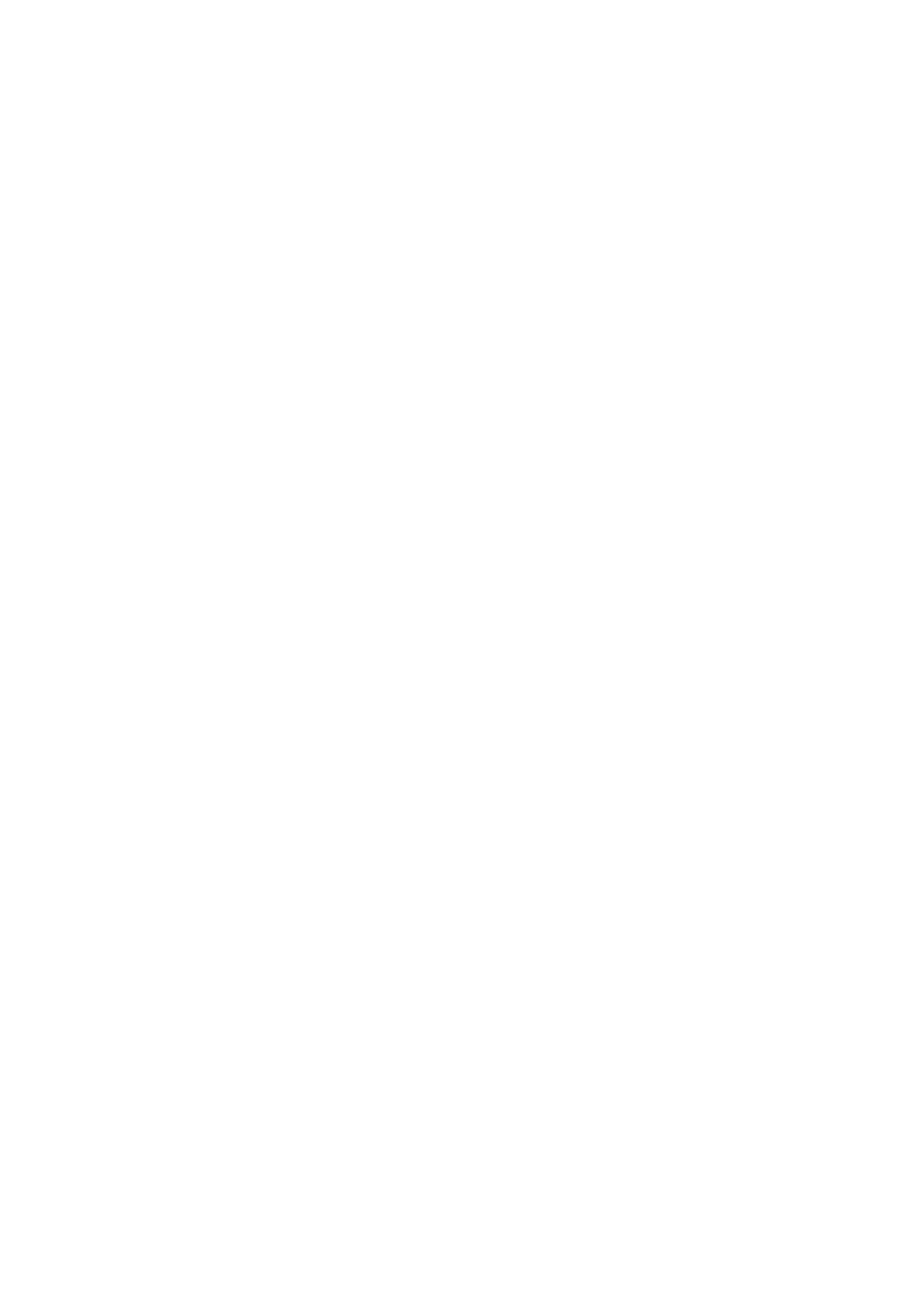

**FOUNDATION FOR INTERNATIONAL LEGAL STUDIES** OF PROFESSOR ELIAS KRISPIS AND DR. A. SAMARA-KRISPI

In Memoriam of Professor Elias Krispis

## **Essays on International Law in Honour of Professor Elias Krispis**

*Editors:* 

- Dr. Anastasia Samara-Krispi*, President of the Foundation for International Legal Studies of Prof. Elias Krispis, and Dr. Anastasia Samara-Krispi*
- Dr. Iacovos Kareklas*, Associate Professor of International Law and Philosophy of Law, Department of Law, European University Cyprus, formerly Fellow, Faculty of Law in the University of Oxford*



**2014**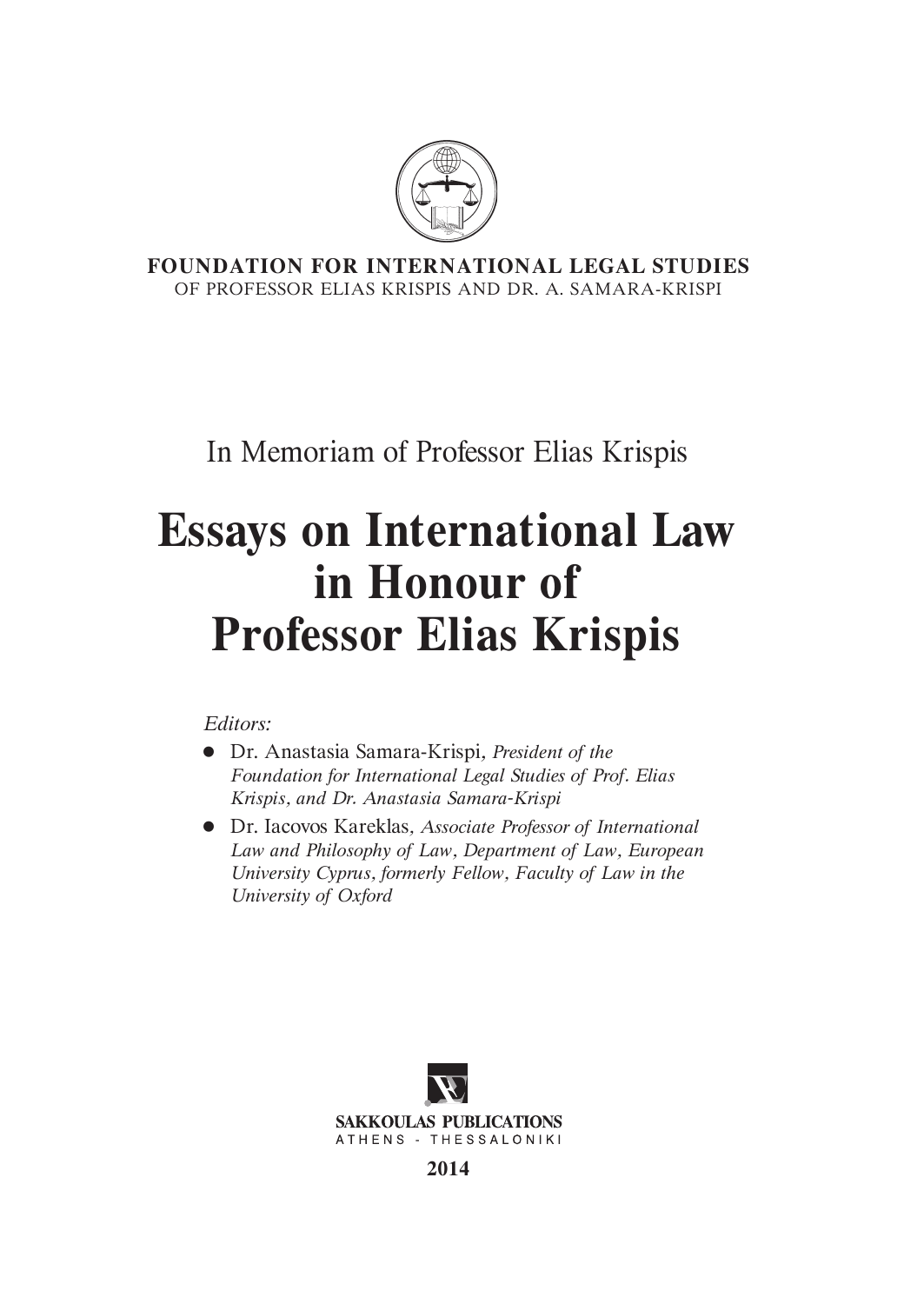#### *FOUNDATION FOR INTERNATIONAL LEGAL STUDIES of Prof. ELIAS KRISPIS and Dr. A. SAMARA-KRISPI In Memoriam of Professor Elias Krispis. Essays on International Law in Honour of Professor Elias Krispis*

*Editors:* 

- Dr. Anastasia Samara-Krispi*, President of the Foundation for International Legal Studies of Prof. Elias Krispis, and Dr. Anastasia Samara-Krispi, ex Attorney at Law at the Supreme Court of Greece, ex Member of the Athens and Munich Bar Associations*
- Dr. Iacovos Karekla**s***, Associate Professor of International Law and Philosophy of Law, Department of Law, European University Cyprus, formerly Fellow, Faculty of Law in the University of Oxford*

#### *Sponsor of the Edition:*

Foundation for International Legal Studies of Prof. Elias Krispis, and Dr. Anastasia Samara-Krispi *Χορηγός:* 

Ίδρυμα ∆ιεθνών Νομικών Μελετών Καθηγητού Ηλία Κρίσπη και ∆ρ. Αναστασίας Σαμαρά Κρίσπη



#### ΕΚΔΟΣΕΙΣ ΣΑΚΚΟΥΛΑ Α.Ε. A  $\Theta$  H N A -  $\Theta$  E  $\Sigma$   $\Sigma$  A  $\Lambda$  O N | K H

**Aθήνα**

Ιπποκράτους 23 - 106 79 Αθήνα Τηλ.: (+30 210) 33.87.500, Fax: (+30 210) 33.90.075

#### **Θεσσαλονίκη**

Φράγκων 1 - 546 26 Θεσσαλονίκη Τηλ.: (+30 2310) 535.381, Fax: (+30 2310) 546.812 Εθνικής Αμύνης 42 - 546 21 Θεσσαλονίκη Τηλ.: (+30 2310) 244.228, Fax: (+30 2310) 244.230 http://www.sakkoulas.gr · email: info@sakkoulas.gr

*H πνευματική ιδιοκτησία αποκτάται χωρίς καμία διατύπωση και χωρίς την ανάγκη ρήτρας απαγορευτικής των προσβολών της. Επισημαίνεται πάντως ότι κατά το Ν. 2121/1993 και κατά τη Διεθνή Σύμβαση της Βέρνης (που έχει κυρωθεί με το Ν. 100/1975) απαγορεύεται η αναδημοσίευση και γενικά η αναπαραγωγή του παρόντος έργου, με οποιονδήποτε τρόπο, τμηματικά ή περιληπτικά, στο πρωτότυπο ή σε μετάφραση ή άλλη διασκευή, χωρίς γραπτή άδεια του εκδότη και του συγγραφέα.*

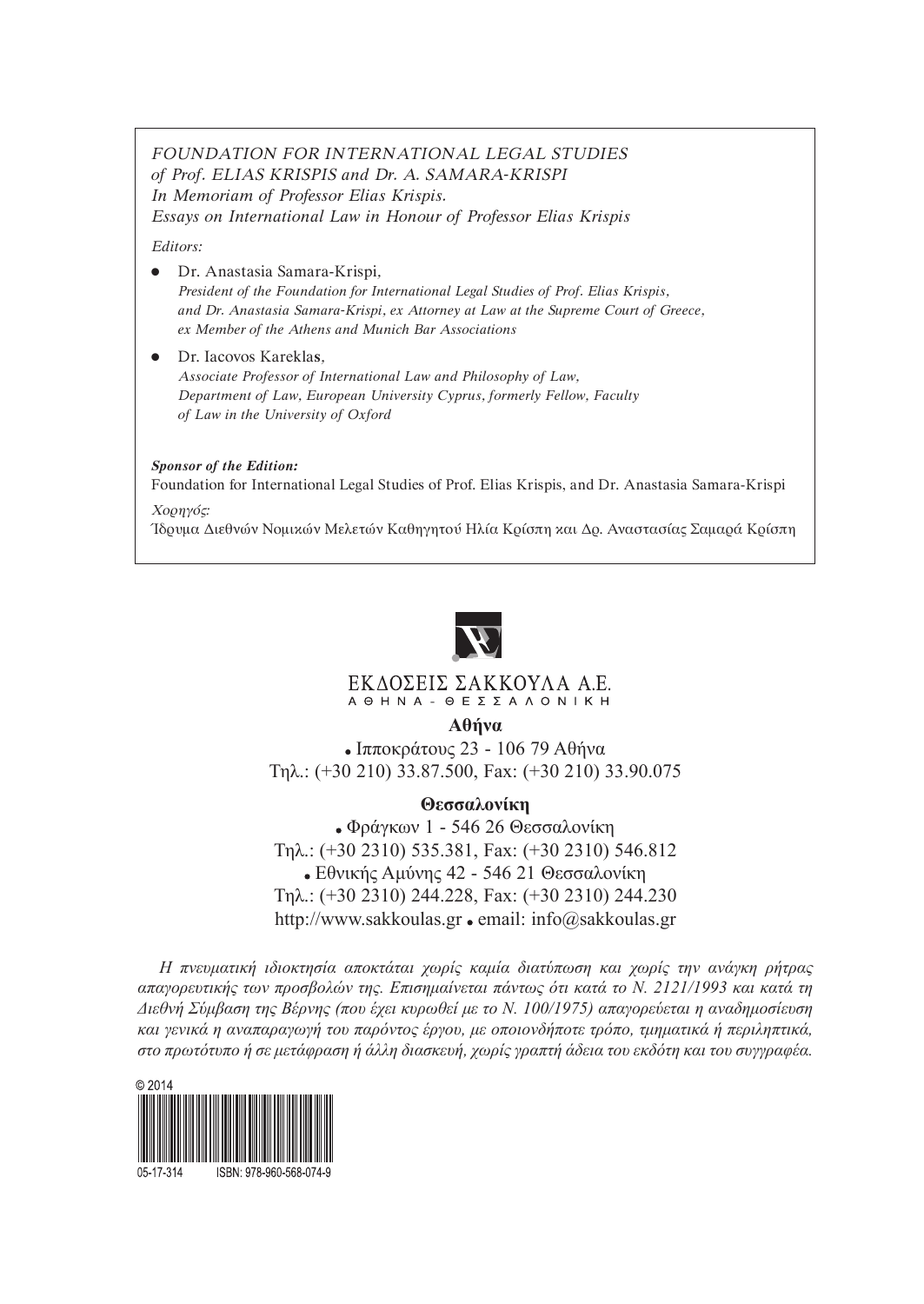

Prof. Dr. Elias Krispis

Conference of the Foundation of International Legal Studies, "Civilisation - European Institutions and Cultural Heritage", held on 19.1.2011 at the University of Athens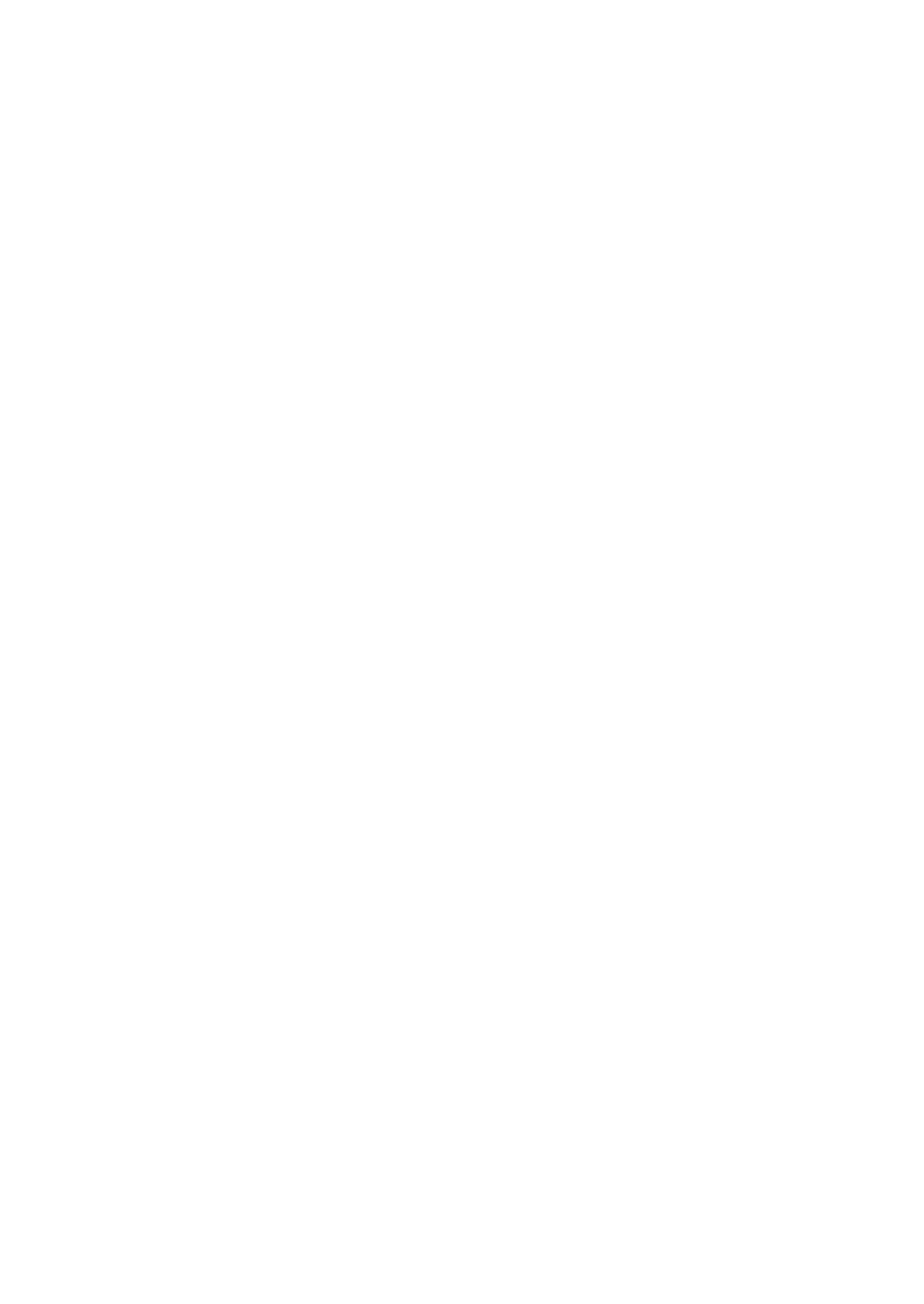The present Volume is dedicated to the memory of the late Professor Elias KRISPIS to honor his great work in Public and Private International Law as well as his significant Diplomatic contribution to the Greek State.

Ο τόμος αυτός αφιερώνεται στον αείμνηστο Καθηγητή Ηλία ΚΡΙΣΠΗ σε ένδειξη τιμής για το μεγάλο έργο του στο ∆ημόσιο και Iδιωτικό ∆ιεθνές ∆ίκαιο καθώς και για την ουσιαστική προσφορά του στην Ελληνική ∆ιπλωματία.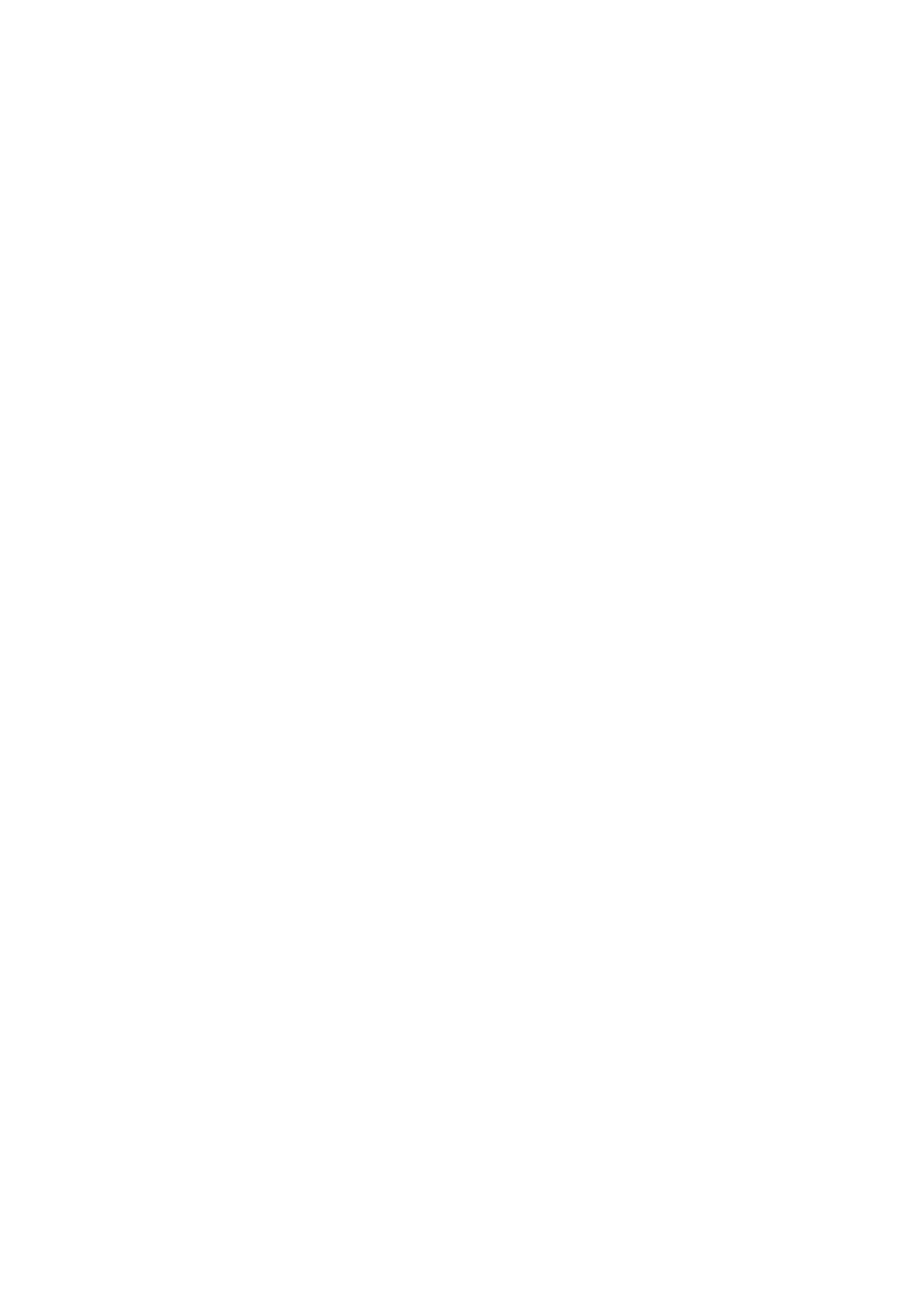### **TABLE OF CONTENTS**

### **INTERNATIONAL LAW**

| Antonis Bredimas, Professeur émérite de droit public<br>International à l'Université d'Athènes                                                                                              |        |
|---------------------------------------------------------------------------------------------------------------------------------------------------------------------------------------------|--------|
| Les revendications turques dans la Mer Egée Orientale et<br>l'article 16 du Traité de Lausanne de 1923                                                                                      | p. 3   |
| Constantinos Svolopoulos, Emer. Professor, University of<br>Athens, Former President of the Academy of Athens                                                                               |        |
| The Role of Greek Intellectuals in the National Struggle of<br>Cyprus during British Rule 1955-1959                                                                                         | p. 15  |
| Giorgos Kassimatis, Emer. Professor of Constitutional Law,<br>University of Athens                                                                                                          |        |
| The Cyprus problem: A top national priority                                                                                                                                                 | p. 27  |
| <b>Dr. Iacovos Kareklas</b> , Associate Professor of International Law<br>and Jurisprudence, European University Cyprus, formerly<br>Fellow, Faculty of Law, University of Oxford           |        |
| International Law on the Turkish Invasion of Cyprus 1974                                                                                                                                    | p. 51  |
| Dr. Theodore C. Kariotis, Professor of Economics at the<br>University of Maryland System                                                                                                    |        |
| The Law of the Sea and the role of the exclusive economic<br>zone in the Eastern Mediterranean                                                                                              | p. 87  |
| <b>Van Coufoudakis, Professor Emeritus of Political Science,</b><br>Indiana University, President of the H.G.A. [Hellenic Republic.<br>Hellenic Quality Assurance and Accreditation Agency] |        |
| The United States, the Cyprus Problem and the failure of<br>peacemaking                                                                                                                     | p. 121 |
| Ioannis Voulgaris, Professeur émérite de droit international<br>privé et de droit comparé à l' Université Democritus de Thrace                                                              |        |
| Liens et rapports entre le droit international public et le<br>droit international privé, notamment aujourd'hui à l'ère de                                                                  |        |
| la mondialisation                                                                                                                                                                           | p. 163 |